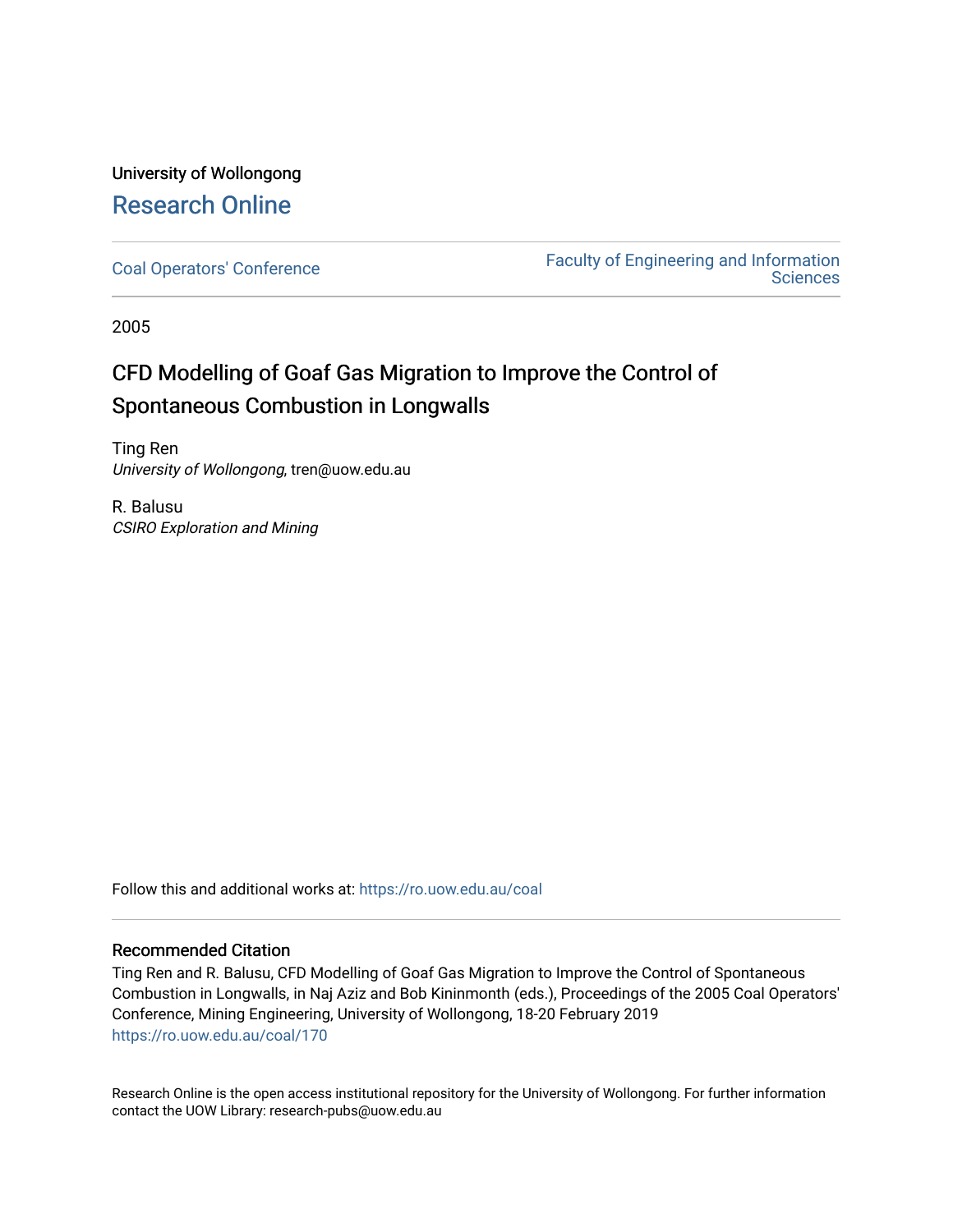# **CFD Modelling of Goaf Gas Migration to Improve the Control of Spontaneous Combustion in Longwalls**

**T X Ren1 and R Balusu2**

### **ABSTRACT**

This paper provides an overview of computational fluid dynamics (CFD) modelling capability developed by CSIRO with the aim of improving the knowledge of flow migration dynamics within longwall goaf areas. The CFD models can be used to study the ingress of oxygen into the goaf in different ventilation scenarios and goaf drainage arrangements. This approach not only helps the design of effective gas control strategies but also the management of spontaneous combustion risk in the goaf. Innovative goaf inertisation strategies have been developed and implemented during longwall sealing operations. Work is continuing to develop general guidelines of proactive goaf inertisation strategies to suppress the development of spontaneous heating behind active longwall faces.

### **INTRODUCTION**

Hazards resulting from the spontaneous heating of coal remain a major threat worldwide to the safety and productivity of underground coal mines. The most problematic situation may occur when spontaneous heatings develop in the presence of an inherently explosive atmosphere which may lead a local heating incident into an explosion hazard involving the entire mine working. In Australia lessons have been learnt from the tragic mine explosion at Moura No 2 underground mine with the loss of lives and the closure of the mine. Subsequent inquiries concluded that the explosion was initiated by spontaneous combustion. The seriousness of such incidents and associated financial loss was again highlighted by the recent closure of Southland Colliery due to the breakout of a spontaneous heating fire (Gallagher, 2004).

In addition to the intrinsic propensity of coals to self-heat, the occurrence of spontaneous heating within a longwall goaf is closely associated with the airflow characteristics behind the face. Air leakage occurs across the permeable goaf due to the existence of pressure differentials. The airflow pattern for level retreat and advance longwall faces has been widely studied, but little work reported on the details of airflow conditions in the goafs, particularly with inclined faces which are the common cases in reality. The use of inert gases such as nitrogen and boiler gas has become a preventive practice during longwall sealing operations in some mines. Current knowledge is still limited on the behaviour of inert gas in the goaf. Inert gas is often injected with little knowledge of where it is needed, or where it is going in the goaf. A detailed understanding of the flow patterns and distribution of gas flow in the goaf is necessary not only to improve the control of goaf gas emissions but also for spontaneous heating prevention strategies such as the injection of inert gas.

With the support of ACARP and JCOAL, CSIRO has been engaged in the investigation of gas flow migration dynamics within longwall goaf areas with the objective of improving gas capture, minimising the risk of spontaneous combustion and developing effective goaf inertisation strategies. A major component of this study is the development of computational fluid dynamics (CFD) models to simulate the various scenarios of ventilation arrangements, gas capture designs and inertisation strategies. This approach not only helps the design of innovative

gas management strategies but also the control of spontaneous combustion risk in the goaf. Work is continuing to develop general guidelines of proactive goaf inertisation strategies to suppress the development of spontaneous heating behind longwall faces.

#### **CFD MODELLING**

CFD is commonly accepted as referring to the broad topic embracing mathematics and numerical solution, by computational methods, of the governing equations which describe the motion of fluid flow, the set of the Navier-Stokes equations, continuity and any additional conservation equations, such as energy or species concentrations. Today CFD has grown from a mathematical curiosity to become an essential tool in almost every branch of fluid dynamics, from aerospace propulsion to weather prediction. The availability of robust commercial CFD codes and high speed computing has lead to the increasing use of CFD for the solution of fluid engineering problems across all industrial sectors and the mining industry is no exception.

CFD modelling has been used in the minerals industries in a number of areas, including control of methane and spontaneous heating (Creedy and Clarke, 1992; Tauziede, Mouilleau and Bouet, 1993; Ren and Edwards, 2000), dust control (Aziz, Srinivasa and Baafi, 1993; Sullivan and Heerden, 1993), diesel particulate emissions (Currie, 1994), mine fires and explosions (Lee, 1994), auxiliary ventilation layouts in rapid heading development (Moloney, Hargreaves and Lowndes, 1998) and mineral processing (Fletcher *et al*, 1995). Although some of these studies are at their early stages, results from these investigations have shown the potential of CFD as a powerful tool in solving many problems in which gases or fluids move through or around objects in the minerals industries. More recently, CFD codes are being used in Australia for development of goaf gas control (Balusu *et al*, 2001) and goaf inertisation strategies (Balusu *et al*, 2002).

A commercial CFD code FLUENT has been selected for this study. FLUENT is a finite volume computational fluid dynamics code that solves the Navier-Stokes equations for both incompressible and compressible flows. An elementary calculation of transfers to and from the neighbouring volumes is performed for each surface of the mesh. These exchanges depend on the incoming and outgoing flows and on the intrinsic characteristics of the flow regions. A key feature of this code is its user-defined function capability, or UDF, which allows the user to develop stand-alone C programs that can be dynamically linked with the FLUENT solver to enhance the standard features of the code.

## **DEVELOPMENT OF LONGWALL GOAF GAS FLOW MODELS**

Gas flow migration in a longwall goaf is complicated process as many factors are involved, such as ventilation layout and intensity, gas emission rate and compositions (eg the presence of methane and carbon dioxide), face (seam) orientation and dip, gas buoyancy and goaf permeability. A range of CFD models have been developed to achieve a detailed understanding of the gas flow mechanics and distribution in longwall goafs. In addition to innovative CFD modelling, the study also involved

<sup>1.</sup> CSIRO Exploration and Mining, PO Box 883, Kenmore Qld 4069.

<sup>2.</sup> MAusIMM, Principal Mining Engineer, CSIRO Exploration and Mining, PO Box 883, Kenmore Qld 4069.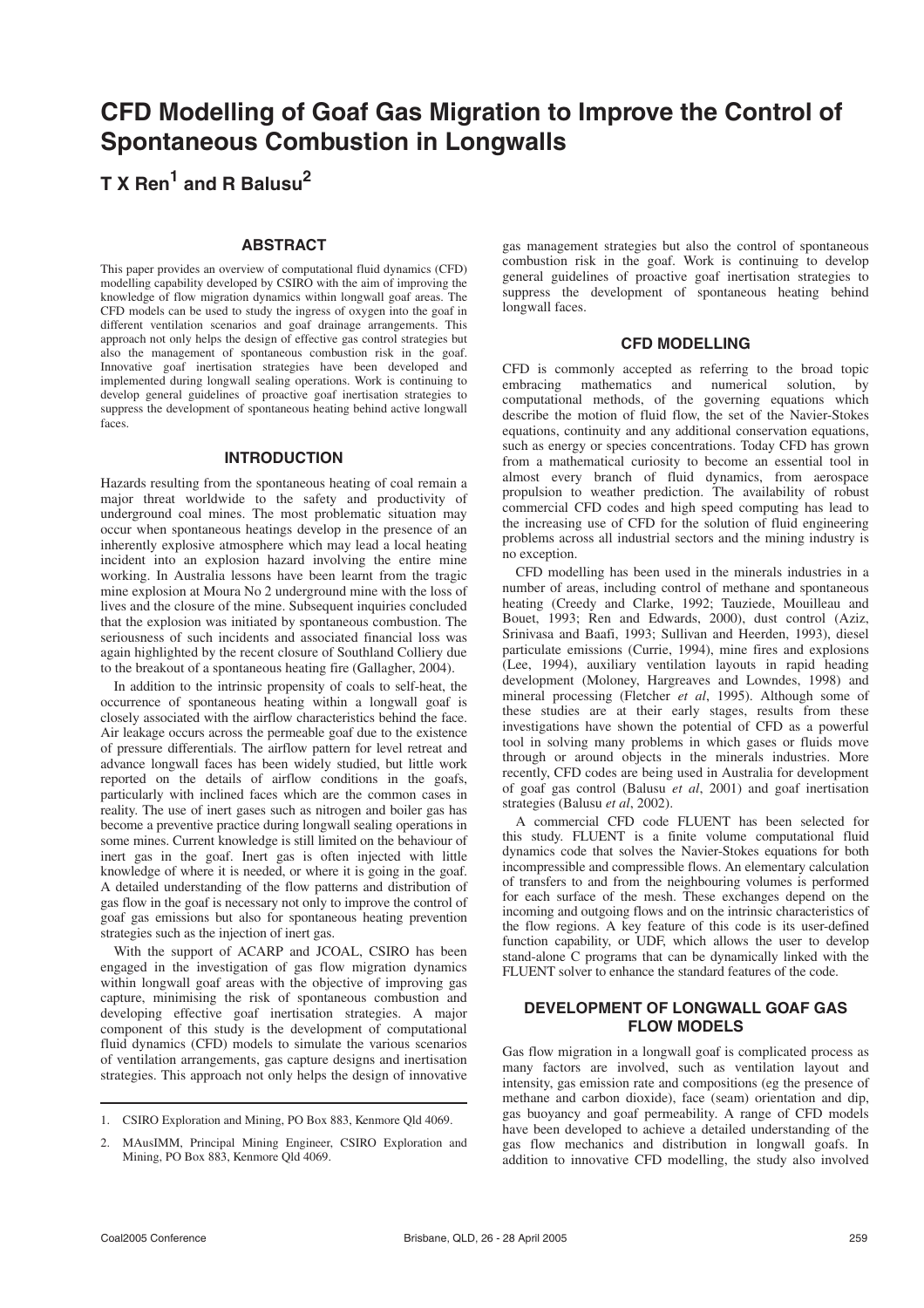extensive validation and calibration of initial models using data obtained from field studies and parametric studies to investigate the effect of various parameters on goaf flow patterns. Models were then used in the development of gas and spontaneous heating control strategies through simulation of the effectiveness of various designs and control techniques. The CFD modelling work generally consists of a number of key stages, including:

- field studies to obtain the basic information on panel goaf geometries and other parameters;
- construction of 3D finite element model of the longwall goaf;
- setting up flow models and boundary conditions through UDFs;
- base case model simulations;
- model calibration and validation using field measured data; and
- extensive parametric studies and development of optimum strategies.

A key part of the CFD models is the incorporation of longwall goaf permeability distributions and gas emissions via a set of UDFs that are linked to the FLUENT solver. Flow through the goaf was handled using custom written subroutines, which were added to the 'flow through porous media' modules of the basic code. In these subroutines/modules, flow through the porous goaf regions was simulated by adding a momentum sink to the momentum equations. The sink had a viscous part proportional to the viscosity and an inertial component proportional to the kinetic energy of the gases. A number of subroutines were written to represent different ventilation and goaf gas emissions (gas drainage) scenarios, which were then combined with the main FLUENT program to carry out the simulations.

The distribution of goaf permeability was derived from results of extensive previous studies and longwall geomechanics models. Pressure, flow rate and gas distribution in a typical longwall goaf were used to calibrate the initial models and further refine the distribution of goaf permeability. Pressure, flow rate, gas concentration measurements and tracer gas study results in a typical longwall panel were used to further refine the distribution of permeability. A standard two-equation k-e model was used to estimate the turbulent transport through the flow region and the flow near the boundaries was approximated by the use of standard wall functions. The models were set up to simulate both turbulent flow conditions near the face and laminar flow inside the goaf region.

CFD longwall models can be developed according to the actual mine layouts, as shown in Figure 1, and hexahedral cells are commonly used as this enables greater accuracy of boundary layer calculations and the ability to stretch the blocks along roadways. The mesh used in the models was 'refined' with higher density mesh in the areas of interest such as areas next to the face and roadways. A typical geometry and mesh used in longwall goaf gas flow models is shown in Figure 2.



FIG 2 - Typical geometry and mesh used in CFD longwall goaf gas flow models.

#### **LONGWALL PANEL VENTILATION STUDIES**

The effects of poor mine ventilation are far-reaching and can result in problems with high gas emissions and spontaneous combustion. An analysis of face/panel ventilation systems would be useful to assess the potential of spontaneous heating and any changes in mining conditions or mine design which may lead to such hazards.



FIG 1 - A selection of longwall panel layouts (arrows showing the direction of ventilation).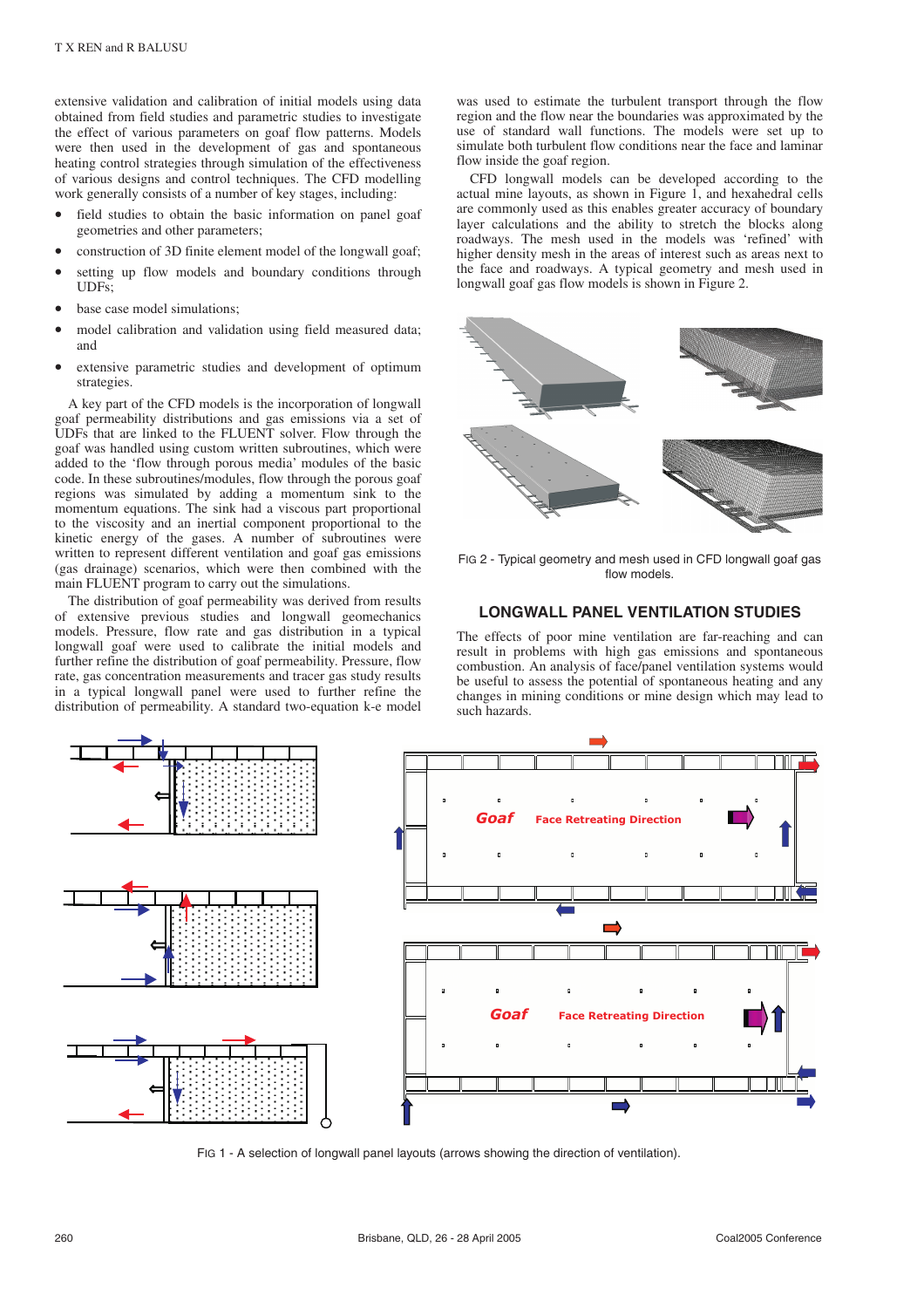A major feature of CFD modelling is its capability to predict what will happen under a given set of circumstances, ie it can answer many 'what if?' questions before a proposed design is implemented in the field. CFD models have been developed and used as investigative tools to provide preliminary prediction on goaf gas flow patterns based upon proposed ventilation arrangements, as well as an opinion on spontaneous combustion risk and optimum goaf gas drainage to help gas control in the face.

Figure 3 shows the application of CFD simulation in this area. The figure shows the oxygen distribution patterns under different panel layouts, face orientation and gas emission conditions. Information from these studies is useful in understanding the magnitude of oxygen ingress into the goaf areas and hence the potential for spontaneous heating under different ventilation designs. Such an understanding would be helpful in the selection of an optimum face ventilation designs that would not only allow the control of goaf gas emission but also the minimisation of spontaneous heating occurrence.

## **GOAF GAS CONTROL AND SPONCOM PREVENTION**

A significant contribution from the CFD modelling work has been the development of innovative goaf gas control strategies in a highly gassy, Australian underground colliery with a propensity for spontaneous combustion.

The major factors that influenced spontaneous heating and CO production rates at the mine site included: ventilation design, seam structure/gradients, caving pattern behind the face, length of back return, location and orientation of faults/dykes, and condition of gateroads immediately behind the face. It was observed that although the effect of some of these geological factors on face control was minimal, they had a major influence on goaf gas flow dynamics and the occurrence of goaf heating.

CFD modelling was carried out to study the effect of the following parameters:

- open intake gateroad in the goaf on oxygen ingress,
- increased permeability due to dykes on gas flow dynamics,
- U ventilation system on gas distribution,
- $100$  per cent CH<sub>4</sub> gas on goaf flow dynamics/buoyancy, and
- other goaf gas drainage optimisation studies.

An example of the effect of a partially open intake gateroad (simulating the effect of strong supports such as 'CANs') is shown in Figure 4. Results showed that an open intake gateroad in the goaf increases the oxygen penetration up to 300 to 400 m behind the face.

A particular application of CFD modelling has been the optimisation of surface goaf gas drainage designs with the objective to maximise the capture of goaf gas whilst minimising the risk of spontaneous combustion. Figure 5 shows the predicted oxygen ingress patterns into the goaf with different goaf gas drainage layouts.

Some of the innovative control strategies resulting from goaf gas control studies, which have a major impact on reducing spontaneous heating risk include:

- new goaf hole designs to ensure that oxygen concentration in the holes was below four to five per cent;
- goaf holes at 80 to 100 m away from fault/dyke areas;
- immediate sealing-off of the cut-throughs behind the face (only one cut-through open for back-return);
- reduction in air velocity on the intake side of the goaf:
- uniform and continuous operation of goaf holes (sudden peaks and lows in goaf drainage flow rate increases the sponcom risk).

These strategies, together with a set of guidelines for optimum goaf drainage strategies has been successfully implemented at several Australian coal mines, including Dartbook, Central and Appin, which will prove invaluable in helping other mines improve their strategies.



FIG 3 - CFD models for face ventilation layout studies – oxygen penetration into the goaf.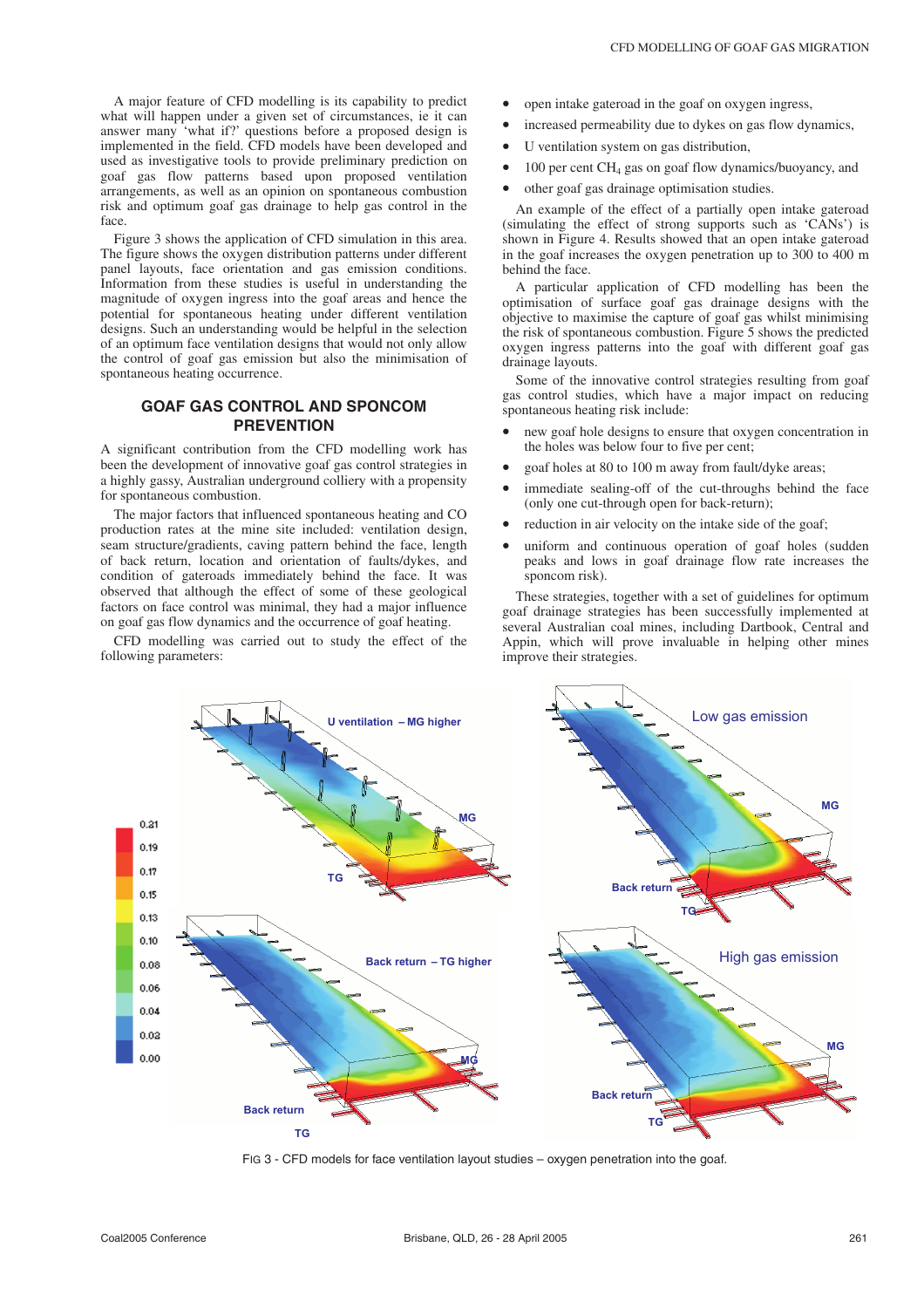







FIG 4 - Oxygen distributions in the goaf with partially open intake gateroad.



FIG 5 - CFD modelling of oxygen ingress into the goaf under different goaf drainage designs.

#### **GOAF INERTISATION**

In underground gassy coal mines it is generally recognised that immediately after sealing a longwall panel, the atmosphere behind the seals may enter and pass through the explosive range. The duration of explosive conditions in the sealed longwall goaf ranges from a few hours to one or two days or even a few weeks, depending on the gas emission rate and goaf characteristics. Therefore, any sealed area with methane as the seam gas has the potential to explode depending on the presence of ignition sources. To minimise this risk of explosions, the modern practice in some of the Australian mines is to inject inert gas into the sealed goafs immediately after sealing the panel. The specific objective of inert gas injection operations is to reduce the goaf oxygen levels below the safe limit of eight per cent (ie with a safety factor of 1.5 over the explosive nose limit of 12 per cent) before methane concentration reaches the lower explosive limit of five per cent.

Traditionally inertisation schemes usually involved just injecting inert gas through maingate (MG) or tailgate (TG) seals until goaf gas sampling results show that the oxygen level was below eight per cent. In many cases it was found that the goaf oxygen concentration was above 12 per cent even after two to three days of inert gas injection and in some cases an explosive atmosphere was also present in the goaf during inertisation.

CFD models have been used to develop optimum and effective strategies for inertisation during longwall sealing operations to achieve goaf inertisation within a few hours of sealing the panel. Again this study has combined the detailed analysis of the performance of various inertisation field trials together with CFD modelling results of different inertisation operations in order to develop the optimum inertisation strategies.

A number of parametric studies were conducted on the base case CFD models that had been calibrated and validated based on the information obtained from previous inertisation studies and goaf gas monitoring. These studies included changes in inert gas injection locations, inert gas flow rates, seam gradients, and different inertisation strategies to investigate their effect on goaf inertisation. Parametric studies were conducted under both steady state and transient conditions.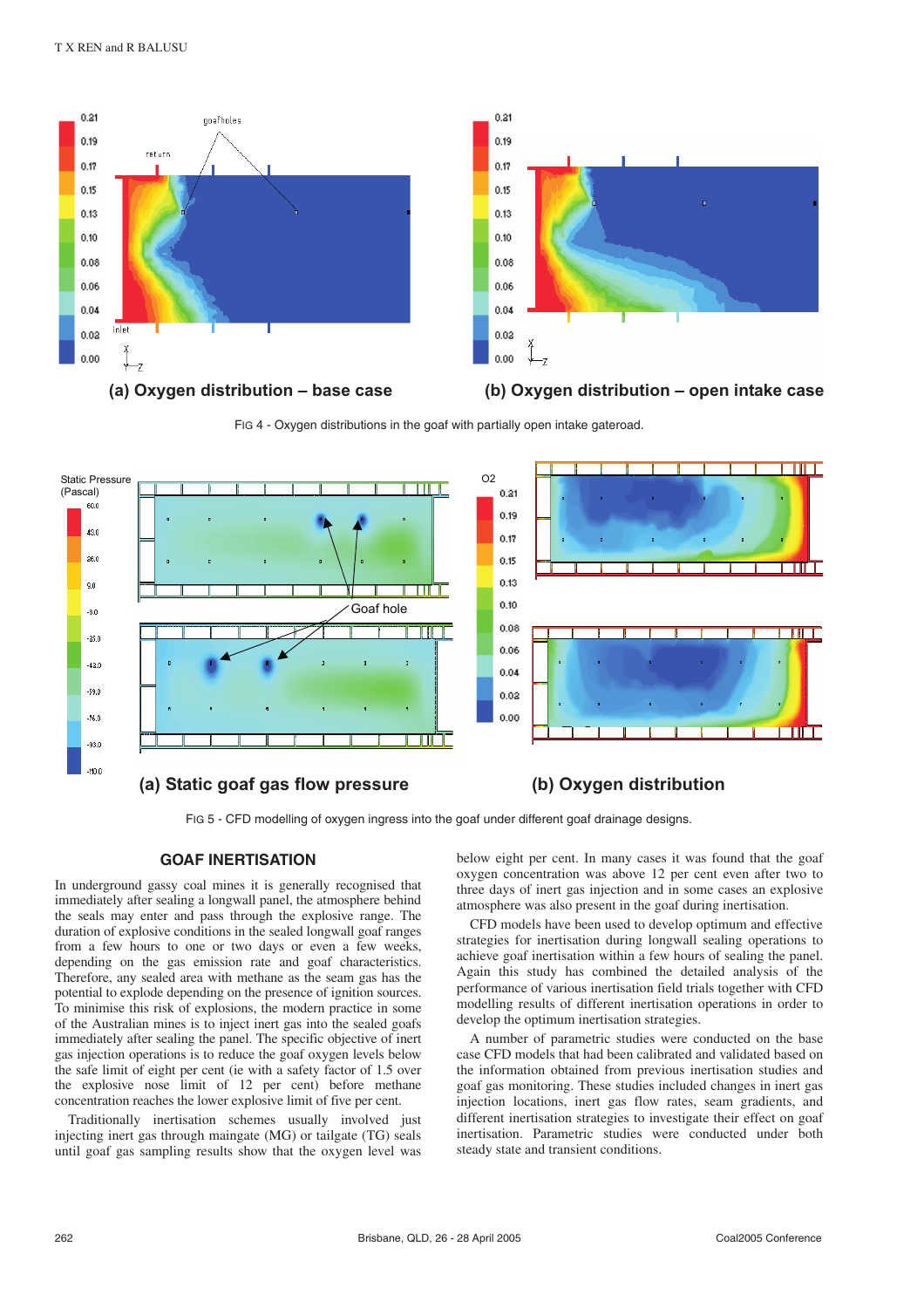The modelling results show that there were no major differences in goaf gas distribution between the injection of boiler gas and nitrogen; however, different inert gas injection points resulted in entirely different goaf gas distribution. Figure 6 shows oxygen distribution in the goaf for inert gas injection at different locations after 24 hours of injection. Inert gas at a rate of  $0.5 \text{ m}^3/\text{s}$  was injected through the MG seal and at 200 m behind the face (through 3 c/t seal) on the maingate side respectively.

Analyses of the figures indicate that the strategy of inert gas injection through the MG seal was not as effective as the alternative strategy of inert gas injection at 200 m behind the face (ie through 3 c/t). Analysis of the various simulation results also indicated that longwall panel geometry, goaf characteristics, gateroad conditions in the goaf, goaf gas emission rates and composition, ventilation during panel sealing off period, chock withdrawal and panel sealing sequence would also have a significant influence on goaf gas distribution and inertisation.

The optimum inertisation strategies have been implemented at Newlands Colliery and were highly successful in converting the goaf environment into an inert atmosphere within a few hours of panel sealing.

#### **PROACTIVE INERTISATION**

'Prevention is better than cure'. On the basis of previous studies, an on-going project at CSIRO is the development and demonstration of proactive inertisation strategies with the objective to reduce the risk of spontaneous heatings in active longwall faces, in particular under unexpected scenarios such as during slow retreat/face stoppage due to difficult geological conditions. Figure 7 shows the steady state results of a preliminary CFD study of inert gas (boiler gas) injection at 10 m and 60 m on the maingate side respectively behind the face during 'normal' face retreat. The results indicate that inert gas injection at 60 m behind the face is more effective in narrowing the high oxygen zone thus reduce the risk of spontaneous heating. Further studies in this area are continuing.

### **CONCLUSIONS**

In combination with field studies, CSIRO have conducted extensive CFD modelling work to investigate the gas flow mechanisms within longwall goafs. These studies have greatly improved the fundamental understanding of goaf gas flow patterns and gas distribution in the longwall goaf and thus help



FIG 6 - Oxygen distribution in the goaf – with inert gas through MG seal and 3 c/t seal respectively.



FIG 7 - CFD simulation of proactive goaf inertisation – oxygen distribution in the goaf.